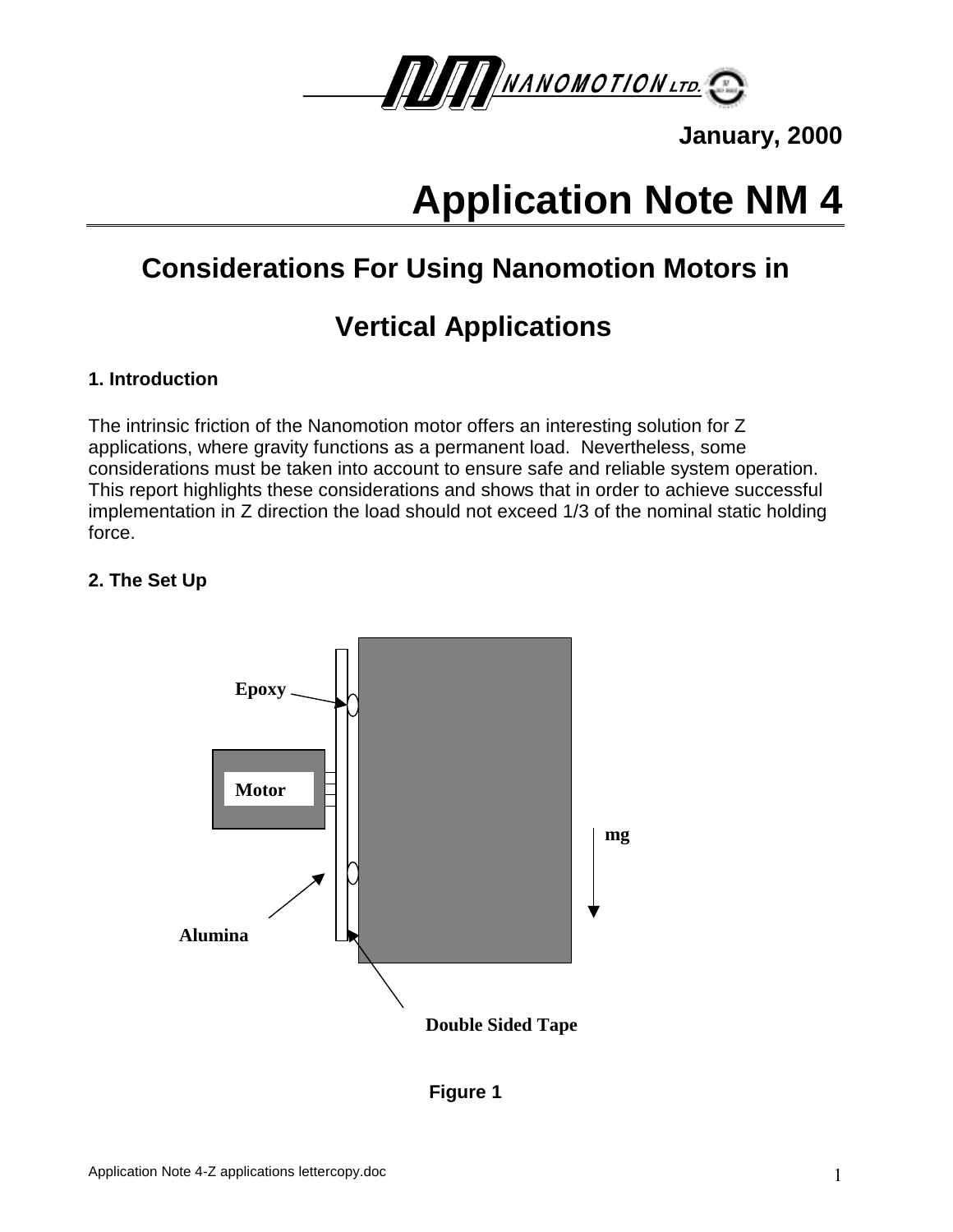

# **3. Motion Control Under Gravity**

This application is very asymmetric, where much higher forces are required to move upwards as compared to downwards.

Tuning of the control set up with different parameters for each direction is required. The proper control tuning is described in other application notes. This Application Note concentrates on the intrinsic friction and the static holding force.

#### **4. Design Margins**

Figure 1 above shows the correct installation of the Nanomotion motor as stipulated in the motor manuals.

While operating Nanomotion motors in the Z direction, the following points should be considered:

- 1. Intrinsic friction.
- 2. Shearing of the double sided tape and the epoxy.
- 3. Vibrations

The analysis in the attached appendix yields the following conclusions regarding the Design Margins for vertical operation.

1. Stiffness -

Without epoxy drops, stiffness is low. Each drop gives stiffness of 12.5  $N/\mu$ . For multiple motors on a small ceramic strip, more drops should be used to achieve high stiffness and high accuracy.

2. Holding force -

Taking into consideration the friction coefficient change with time and standard industrial vibrations, a vertical set up would hold 117 gr/motor element. For a higher mass/motor element counter balance provisions must be used.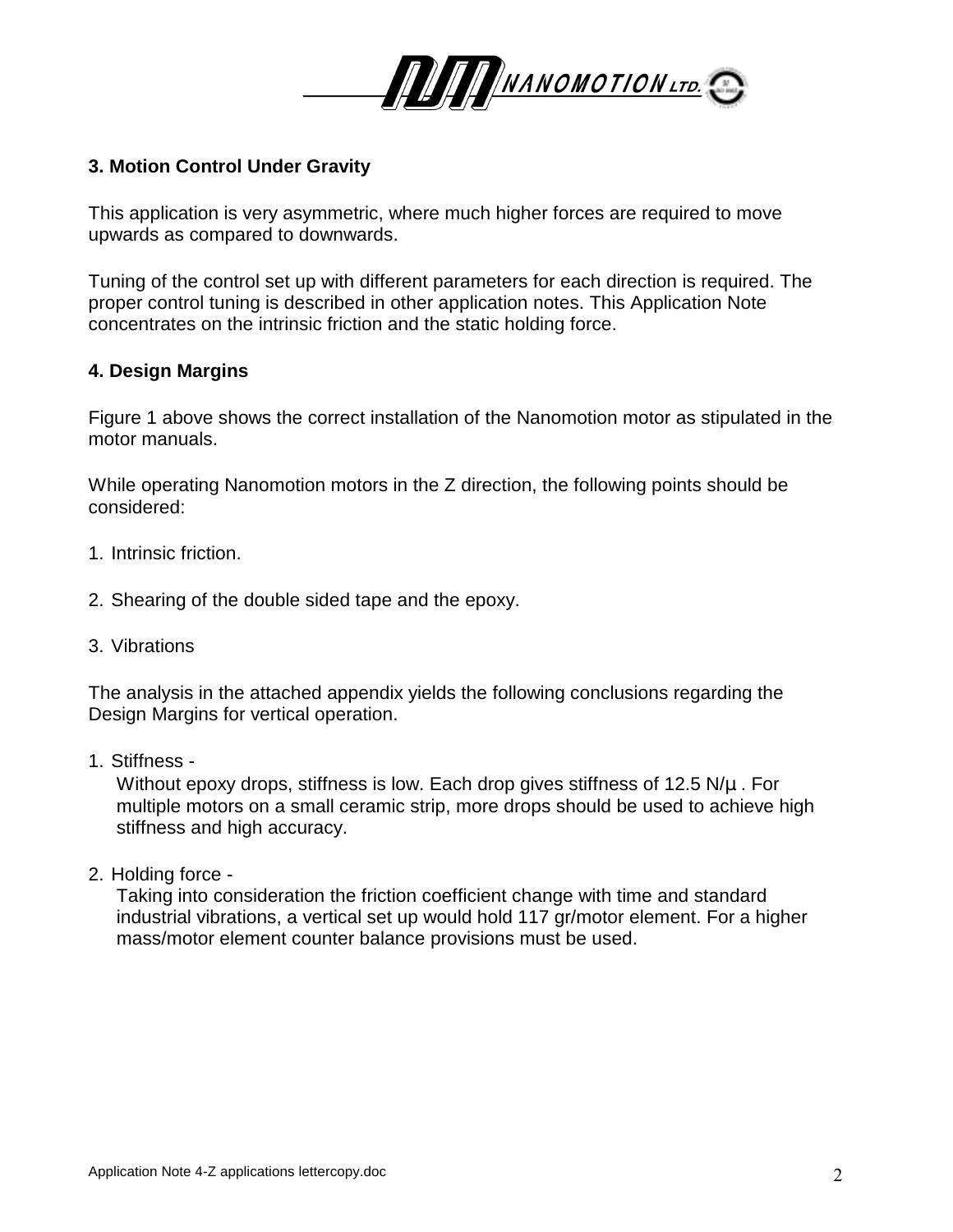

#### **5. Summary**

Considerations for the motor operation in the Z direction overcoming gravity were described. It is clear that with proper system design, the unique feature of the intrinsic holding force can be utilized maintaining precise position with no power.

This report did not consider close loop functions, but position can be better maintained under close loop, overcoming vibration.

**For further information please consult Nanomotion Customer Support Division.**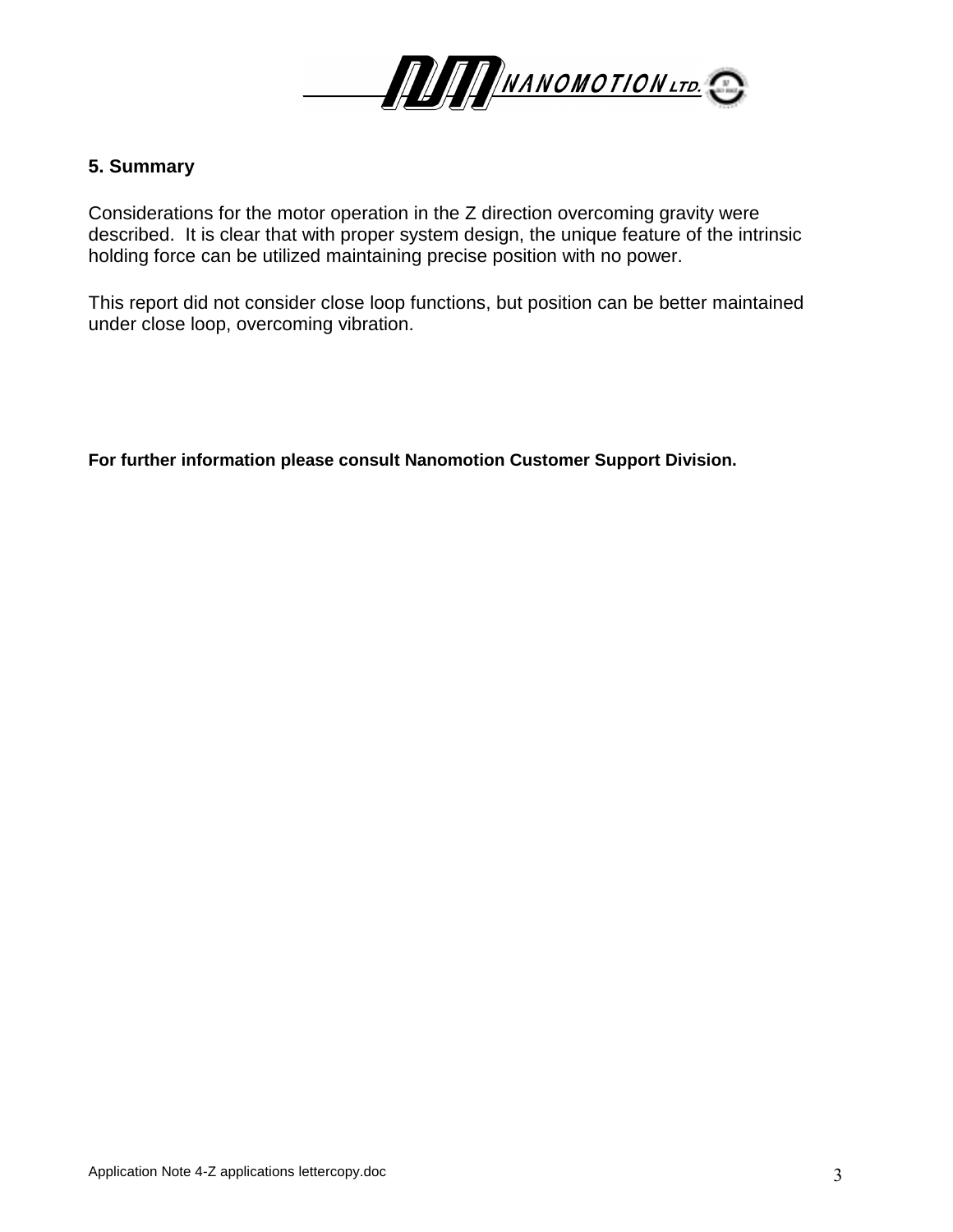

### **Appendix**

#### **1. Intrinsic Friction**

The nominal static holding force is typically 4N per motor finger tip in the HR series of motors. The intrinsic friction may be slightly reduced with time due to humidity and adsorption of other contaminants on the alumina surface.

With a safety margin, we shall assume an actual static holding force of  $2 \mathrm{N}/\mu$  after very long periods of non-use (this is an exaggerated precaution).

# **2. Shearing**

The shearing of the double sided tape may be very noticeable for a small contact area, nevertheless, the shear of the tape is overcome by the epoxy.

The shear of the epoxy is as follows:

Let - shear modulus G=800 MPa

Epoxy drop diameter 2r=2mm

Shear section (thickness of the double sided tape) d=0.1mm

Number of drops  $= n$ 

It can be shown that the shear ∆X as a result of an applied force F is given by:

$$
F = \frac{G \bullet n \frac{\pi r^2}{2}}{d} \bullet \Delta X
$$

$$
F = \frac{800 \bullet 10^{6} \bullet \frac{\pi}{2} \bullet 10^{6} \bullet n}{10^{-4}} \Delta X
$$

= 12.5 10 $^6$  n  $\Delta$ X

For n=2 drops we get

F=25 • 10<sup>6</sup>  $\Delta$ X or stiffness of 25 N/ $\mu$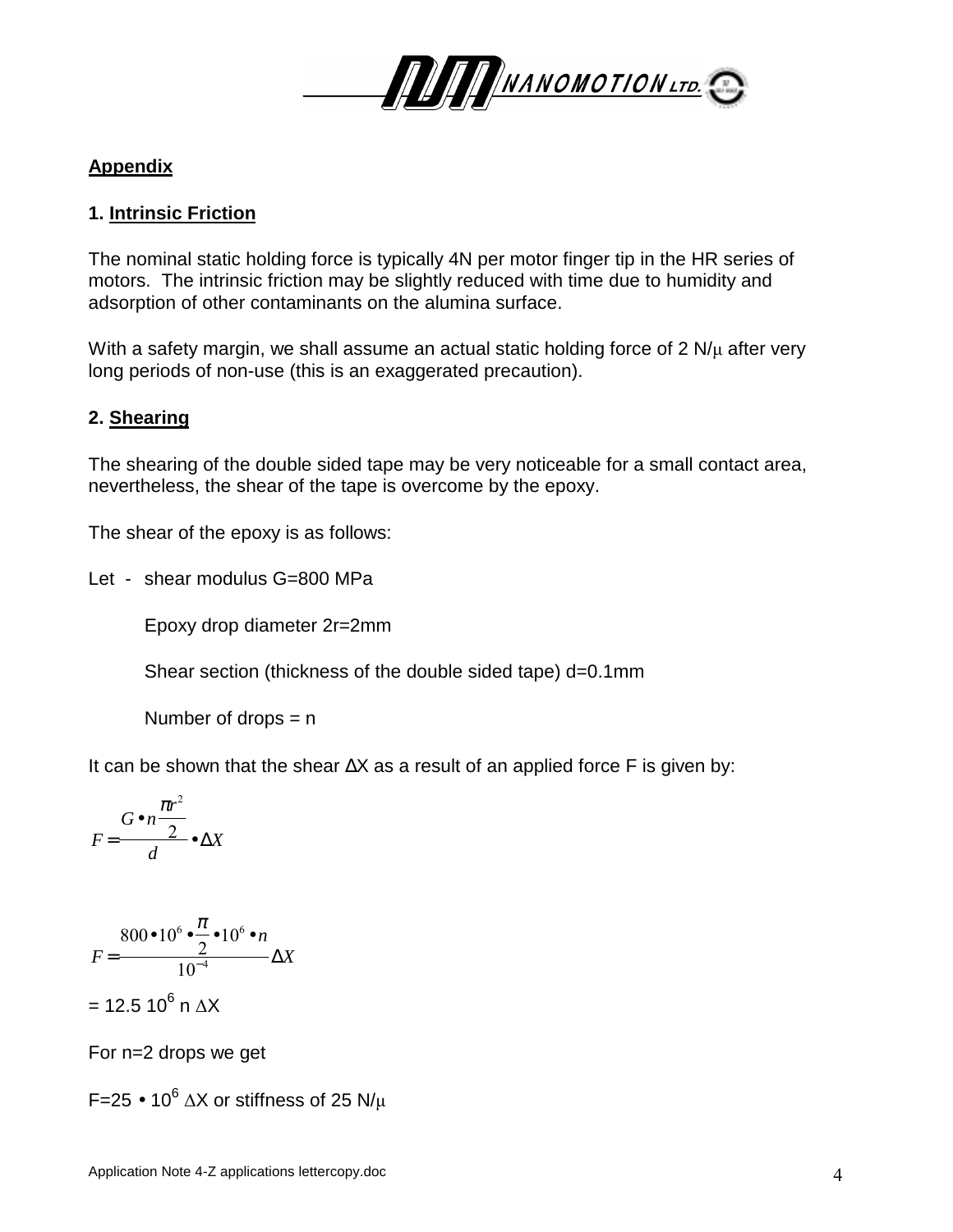

# **2.1 Conclusion**

This value is far beyond the motor stiffness and hence does not affect the performance. However, in applications with multiple HR-8 motors, obviously more epoxy drops should be used.

# **3. Vibration**

Assuming a vibration spectra  $A<sub>z</sub>$  (W) at the mass m in the gravitational direction, the vibration force  $F_v$  is given by:



### **3.1 Equilibrium**

As the vibration is symmetrical and the gravity is not, the system will be stable when:

 $F_v$  + mg <  $F_H$ 

Where  $F_H$  is the actual static holding force under the intrinsic friction assumption made above.

Lets take a numerical example:

a) Let m be 200 grams and an HR-1 motor, we get:

 $F_v + 2 = 2$ 

Thus we get:

$$
F_{v}=0
$$

Any vibration will cause the stage to slip.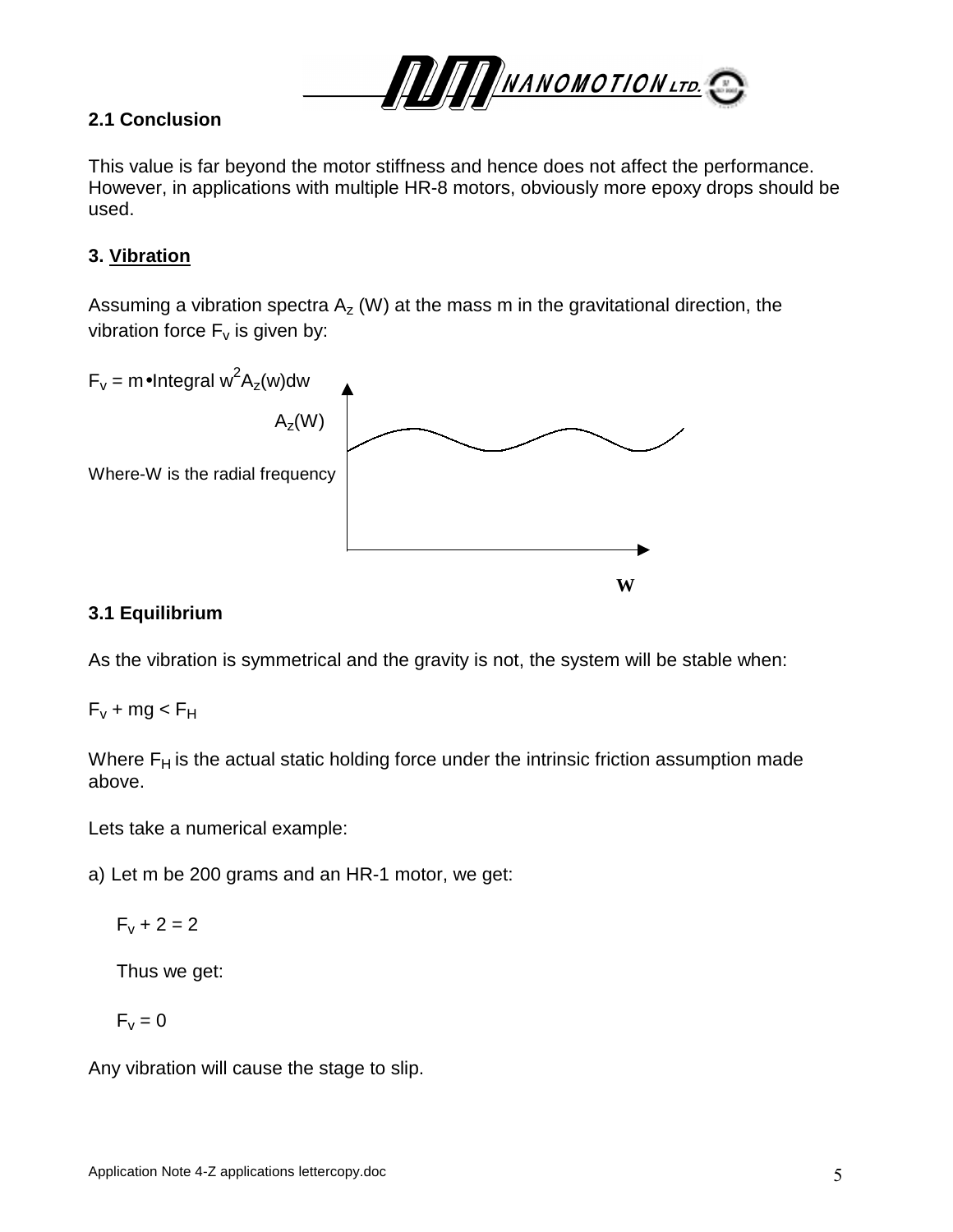

b) Let m be 100 grams and an HR-1 motor:

Here  $F_v \leq 1N$  for stability

At 100 Hz, the maximum vibration amplitude allowed is calculated as follows:

$$
A \bullet (2\pi \bullet 100)^{2} = 10
$$
  

$$
A = 10^{3} / 36
$$
  

$$
= 30 \ \mu
$$

# **3.2 Consideration for Actual Industrial Vibration**

Vibration levels in various environments can be found in reference books. The ISO work shop value is a typical industrial standard.

We see a value of 32000  $\mu$  inch/sec @ 50 – 100 Hz.

The vibration amplitude A is given by:

$$
A = \frac{32 \cdot 10^3 \cdot 10^{-6}}{40 \Delta f} m
$$

As  $\Delta f = 50$ Hz

We get:

 $A = 16 \mu$ 

Taking a center frequency of 75 Hz, the acceleration a is given by:

a = Aw $^2$  = 16  $\bullet$  10 $^6$   $\bullet$  (2π  $\bullet$  75) $^2$  = 3.55 m/sec $^2$ 

Bearing in mind that the vibration is a statistical effect, an additional factor of 2 is suggested to overcome local fluctuations.

Thus,  $a_v = 7$  m/sec<sup>2</sup>